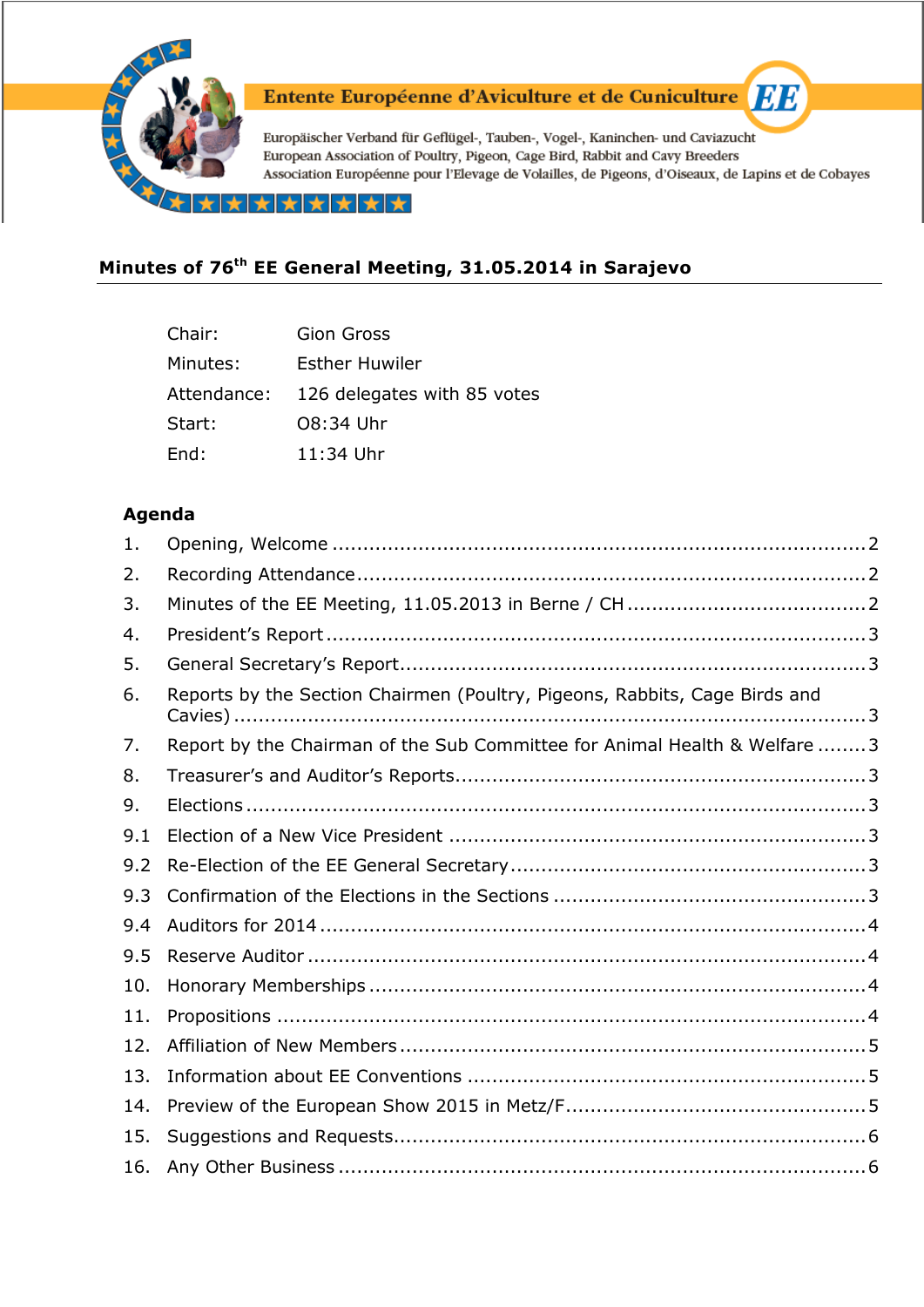#### **1. Opening, Welcome**

<span id="page-1-0"></span>President Gion Gross welcomed all delegates to the 76<sup>th</sup> General Meeting of the Entente Européenne in Sarajevo.

He extended a special welcome to the organising association, to the Honorary Members who were present and to the members of the Executive.

The Agenda had been sent to everybody and had been published on the EE website.

*Conclusion: There were no requests for amendments to the Agenda*

The following apologies for absence had been received:

- Honorary President Urs Freiburghaus, Switzerland
- Hans Owe Christiansen, Denmark
- Dieter Meister, Germany
- Guy und Micky Tompers, Luxemburg
- Pol Schmoetten, Luxemburg
- Frans van Oers, Holland
- Alois Kirchhofer, Switzerland
- Hans Zürcher, Switzerland
- Slavibor Petržílka, Czech Republic

With the following words the members who died and the victims of the severe storms in Bosnia-Herzegovina were commemorated.

#### Johann Wolfgang von Goethe: **What one holds deep in his heart, cannot be lost by death.**

Gion Gross gave a great thank you to both interpreters Jean-Louis Frindel and Urs Lochmann. The simultaneous translation equipment that Kleintiere Schweiz has provided for many years free of charge could not be taken to Sarajevo as nobody drove there by car. As a result EUR 250.00 had to be paid to rent a system locally.

#### <span id="page-1-1"></span>**2. Recording Attendance**

| Attendance:               | 126 |
|---------------------------|-----|
| Votes:                    | 85  |
| <b>Absolute Majority:</b> | 43  |

#### **Election of vote counters:**

*Conclusion: The following members were elected:*

- Jasper Smelt, NL
- Kurt Lirgg, CH

### <span id="page-1-2"></span>**3. Minutes of the EE Meeting, 11.05.2013 in Berne / CH**

*Conclusion: The minutes were approved unanimously and Gion Gross was thanked.*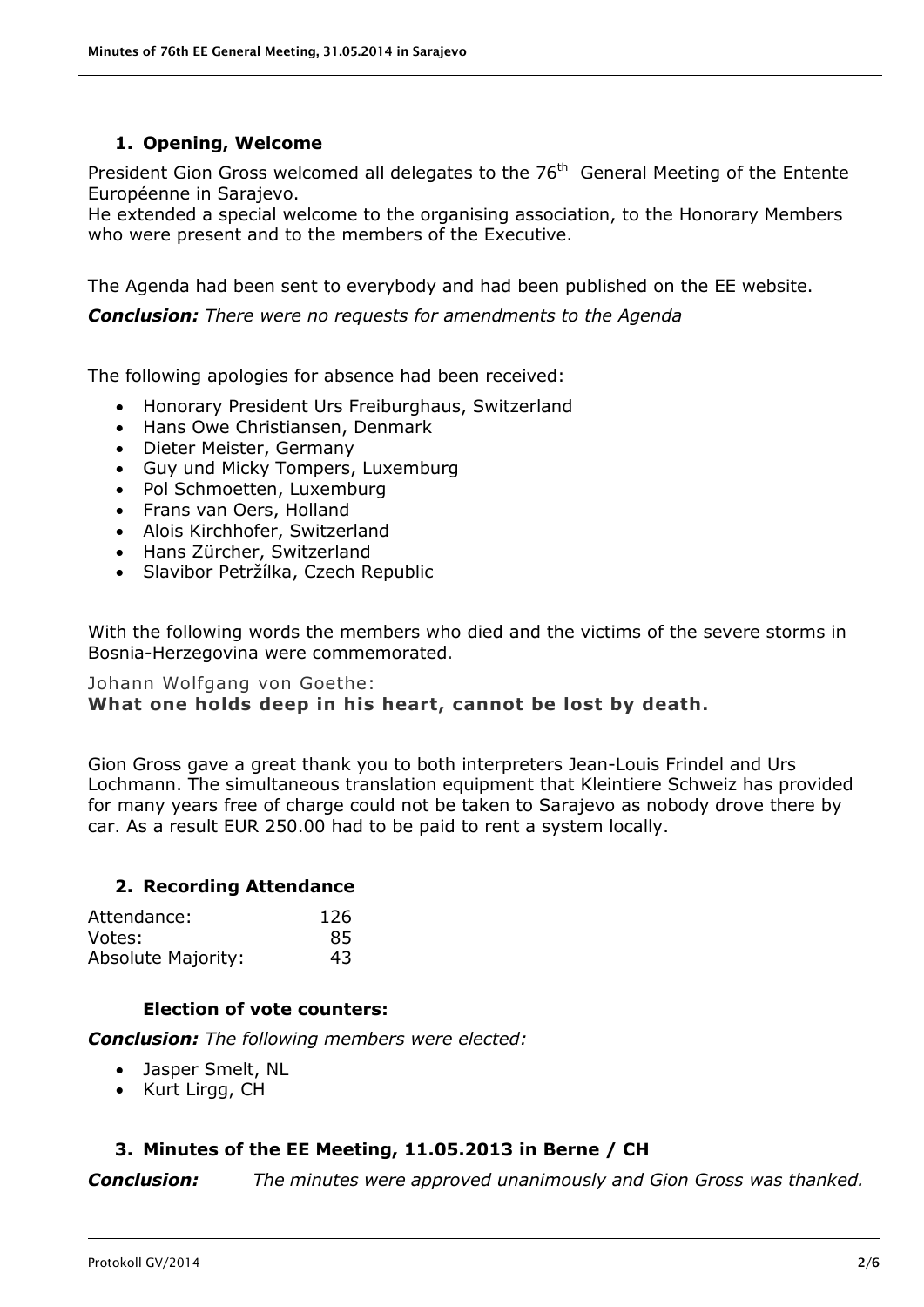#### **4. President's Report**

<span id="page-2-0"></span>*Conclusion: The President's Report was approved unanimously and he was thanked.*

#### **5. General Secretary's Report**

<span id="page-2-1"></span>*Conclusion: The General Secretary's Report was approved unanimously and she was thanked.*

#### <span id="page-2-2"></span>**6. Reports by the Section Chairmen (Poultry, Pigeons, Rabbits, Cage Birds and Cavies)**

The Chairmen of the sections reported on their section meetings. Please refer to the minutes of the section meetings.

#### **7. Report by the Chairman of the Sub Committee for Animal Health & Welfare**

<span id="page-2-3"></span>*The report by the Chairman of the EE Sub Committee for Animal Health and Welfare was noted.*

#### <span id="page-2-4"></span>**8. Treasurer's and Auditor's Reports**

Treasurer Willy Littau informed the meeting about the accounts:

| Total income:           | EUR 85'356.19        |
|-------------------------|----------------------|
| Total expenditure:      | EUR 33'242.49        |
| Balance per 31.12.2013: | <b>EUR 52'113.70</b> |

Peter Zuffa read out the Auditor's Report and certified that the accounts were kept flawlessly.

*Conclusion: The accounts and the Auditor's report were unanimously approved and the Treasurer and Executive discharged.*

#### <span id="page-2-5"></span>**9. Elections**

#### **9.1 Election of a New Vice President**

<span id="page-2-6"></span>The retiring EE-Vice-President Jaroslav Kratochvil said thank you for the cooperation and support.

Istvan Rohringer from Hungary was proposed. His CV had been sent to all delegates and was also published on the website.

*Conclusion: Istvan Rohringer was elected unanimously as the new EE Vice President.*

#### **9.2 Re-Election of the EE General Secretary**

<span id="page-2-8"></span><span id="page-2-7"></span>*Conclusion: Esther Huwiler was elected unanimously*.

#### **9.3 Confirmation of the Elections in the Sections**

*Conclusion: Klaus Weber was elected unanimously.*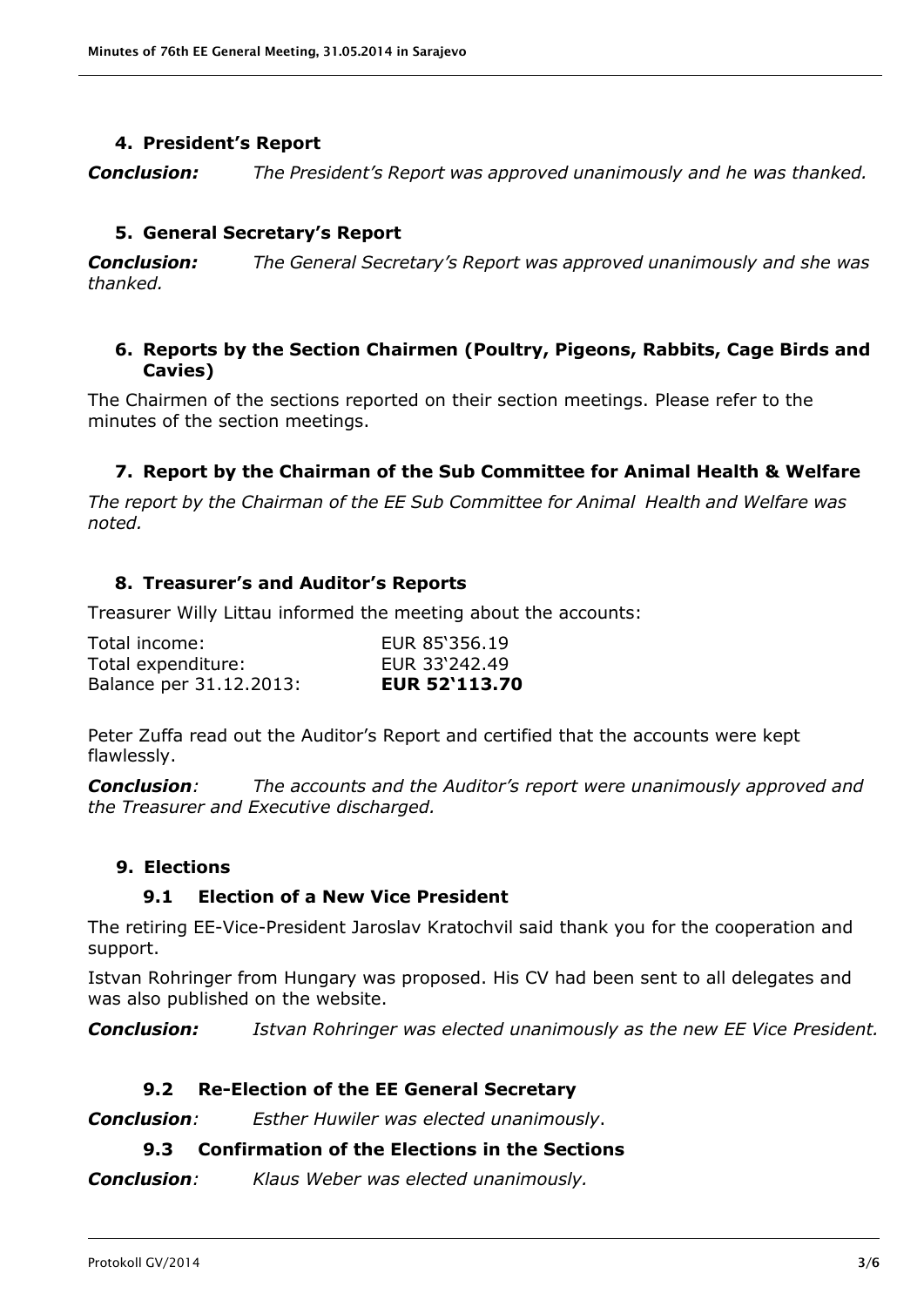#### **9.4 Auditors for 2014**

<span id="page-3-0"></span>Peter Zuffa stood down in accordance with the constitution.

*Conclusion: Erwin Bär and Roland Ohlinger are moving up.*

#### **9.5 Reserve Auditor**

<span id="page-3-1"></span>*Conclusion: Günther Wimmer from Austria was elected unanimously.*

#### **10. Honorary Memberships**

<span id="page-3-2"></span>Gion Gross gave cordial thanks and a gift to the retiring EE Vice President and Honorary Member Jaroslav Kratochvil for his great work in the Executive during the last 13 years.

As a token of appreciation for their great merits within the fancy, the following delegates were proposed for honorary membership:

- Karl Häring, Austria
- Derek Medlock, England

#### **11. Propositions**

<span id="page-3-3"></span>The Propositions of the Executive had been sent to all delegates before the General Meeting and were also published on the website.

#### **1. Postponing all Elections for one year**

It was proposed to postpone all elections for a year, so that they will not be in the year preceding the European Show. To ensure the statutory rhythm would be guaranteed the next elections would be in:

- 2016 Sections
- 2017 President and Treasurer
- 2018 Vice President and General Secretary

*Conclusion: The proposition was unanimously accepted.* 

#### **2. Award of the European Meeting 2020 to the Czech Republic**

The Czech Republic had sent in a proposal to host the European Meeting 2020.

**Conclusion***: The Czech Republic was awarded the European Meeting 2020 unanimously.*

#### **3. Award of the European Show 2030**

The Czech Republic had sent in a proposal to host the European Show 2020.

*Conclusion: The Czech Republic was awarded the European Show 2030 unanimously.*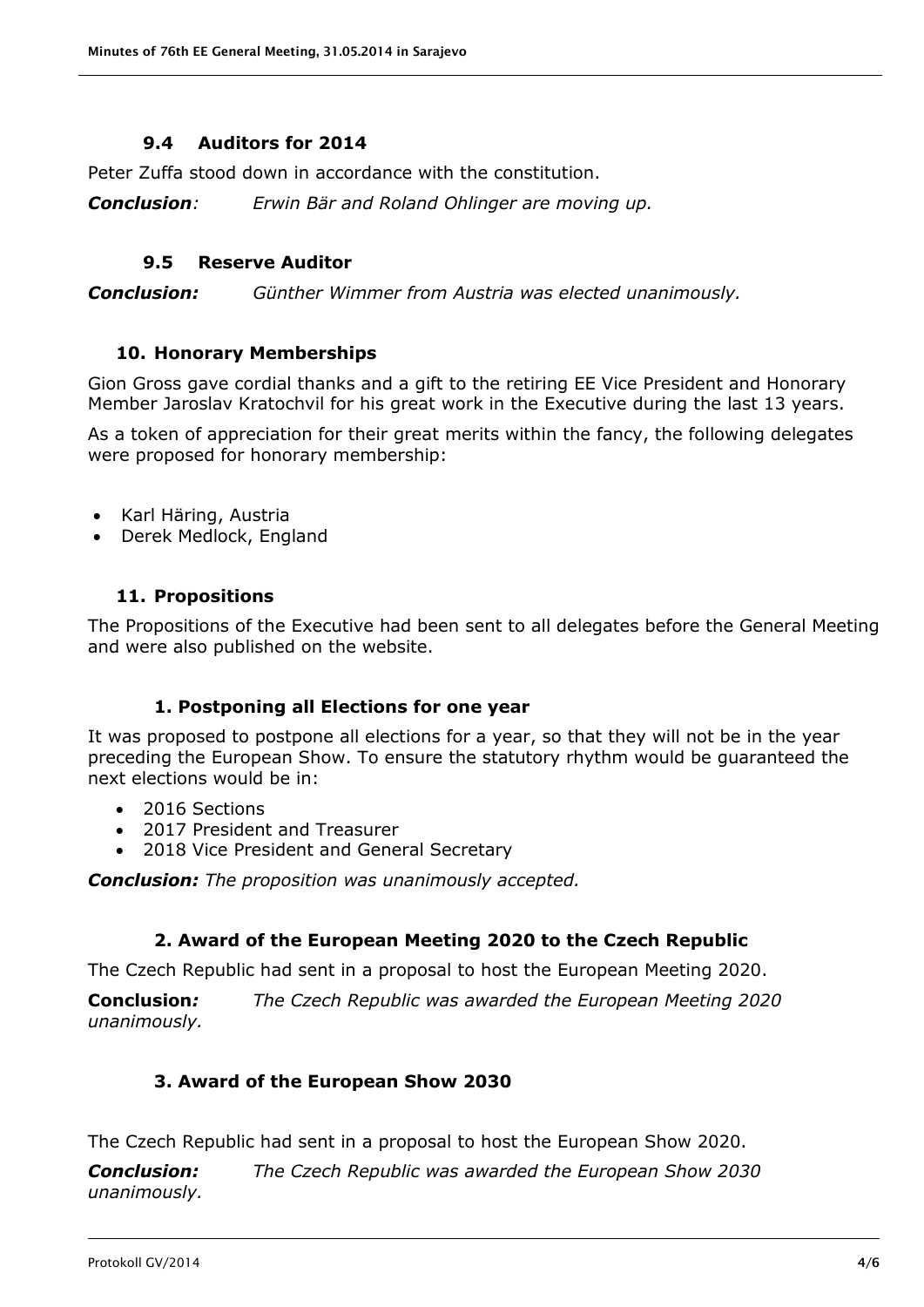#### **12. Affiliation of New Members**

<span id="page-4-0"></span>The following countries/sections had requested EE affiliation and had submitted all the required documents:

- France, Cage Birds
- Bulgaria, Poultry
- Romania, Poultry
- Romania, Cage Birds

The representatives briefly introduced their associations.

*Conclusion: The cage bird section of France was affiliated to the EE unanimously. Conclusion: The poultry section of Bulgaria was affiliated to the EE unanimously. Conclusion: The poultry section of Romania was affiliated to the EE unanimously. Conclusion: The cage bird section of Romania was affiliated to the EE unanimously.*

### <span id="page-4-1"></span>**13. Information about EE Conventions**

2015 13 -17 May Metz, France

Gaston Harter gave some details about the forthcoming convention and welcomes the EE to Metz.

The following conventions:

| 2016 | $4 - 8$ May          | Austria        |
|------|----------------------|----------------|
| 2017 | 24 - 28 May          | Hungary        |
| 2018 | $9 - 13$ May         | Denmark        |
| 2019 | $29$ May $- 2$ June  | Croatia        |
| 2020 | $20 - 24$ May        | Czech Republic |
| 2021 | $12 - 16$ May        | Germany        |
| 2022 | $25 - 29$ May        | open           |
| 2023 | $17 - 21$ May        | open           |
| 2024 | $08 - 12$ May        | Austria        |
| 2025 | $28$ May $-1$ June   | open           |
| 2026 | $13 - 17$ May        | open           |
| 2027 | $05 - 09$ May        | Holland        |
| 2028 | $24 - 28$ May        | open           |
| 2029 | $09 - 13$ May        | open           |
| 2030 | $29$ May $-$ 02 June | Czech Republic |
|      |                      |                |

Proposals for hosting further conventions are invited and can be sent to the EE President.

#### **14. Preview of the European Show 2015 in Metz/F**

<span id="page-4-2"></span>Gaston Harter, President of the organising committee informed the meeting about the European Show 2015 in Metz/F.